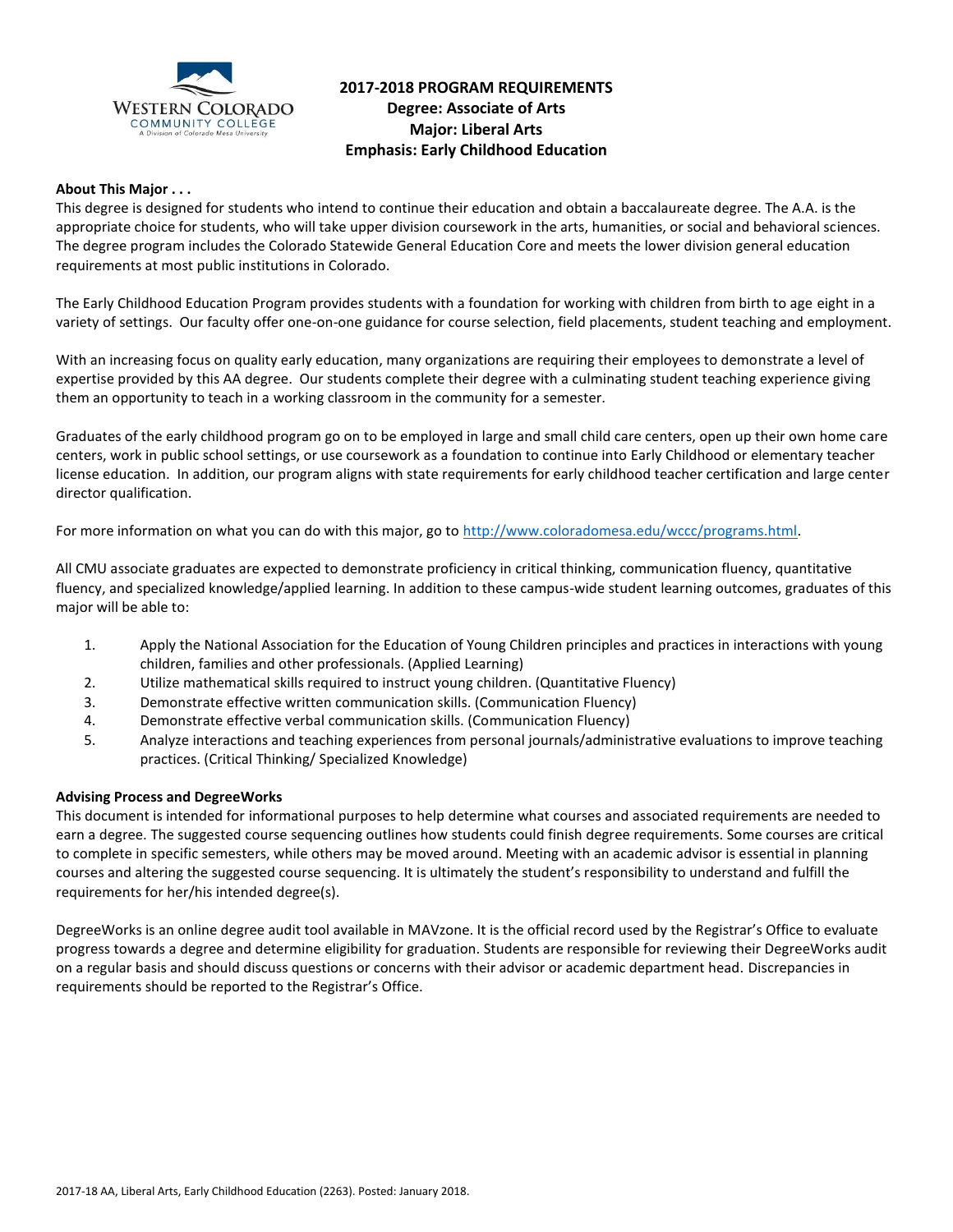#### **Graduation Process**

Students must complete the following in the first two months of the semester prior to completing their degree requirements:

- Review their DegreeWorks audit and create a plan that outlines how unmet requirements will be met in the final semester.
- Meet with their advisor and modify their plan as needed. The advisor must approve the final plan.
- Submit the "Intent to Graduate" form to the Registrar's Office to officially declare the intended graduation date and commencement ceremony plans.
- Register for all needed courses and complete all requirements for each degree sought.

Submission deadlines and commencement details can be found at [http://www.coloradomesa.edu/registrar/graduation.html.](http://www.coloradomesa.edu/registrar/graduation.html)

If a student's petition for graduation is denied, it will be her/his responsibility to consult the Registrar's Office regarding next steps

### **INSTITUTIONAL DEGREE REQUIREMENTS**

The following institutional degree requirements apply to all CMU/WCCC Associate of Arts (AA) degrees. Specific programs may have different requirements that must be met in addition to institutional requirements.

- 60 semester hours total.
- Students must complete a minimum of 15 of the final 30 semester hours of credit at CMU/WCCC.
- 2.00 cumulative GPA or higher in all CMU coursework.
- A grade of "C" or higher must be earned in all Essential Learning courses in order to be accepted for transfer under the Colorado Core Transfer Consortium General Education curriculum or gtPathways, Colorado's guaranteed transfer program.
- A course may only be used to fulfill one requirement for each degree/certificate.
- No more than six semester hours of independent study courses can be used toward the degree.
- Non-traditional credit, such as advanced placement, credit by examination, credit for prior learning, cooperative education and internships, cannot exceed 15 semester credit hours for an AA degree; A maximum of 6 of the 15 credits may be for cooperative education, internships, and practica.
- Pre-collegiate courses (usually numbered below 100) cannot be used for graduation.
- Capstone exit assessment/projects (e.g., Major Field Achievement Test) requirements are identified under Program-Specific Degree Requirements.
- The Catalog Year determines which program sheet and degree requirements a student must fulfill in order to graduate. Visit with your advisor or academic department to determine which catalog year and program requirements you should follow.
- See "Requirements for Undergraduate Degrees and Certificates" in the catalog for a complete list of graduation requirements.

#### **PROGRAM-SPECIFIC DEGREE REQUIREMENTS**

- 2.50 cumulative GPA or higher in coursework toward the major content area.
- Students must have current First Aid/CPR cards
- Students must create a portfolio following department requirements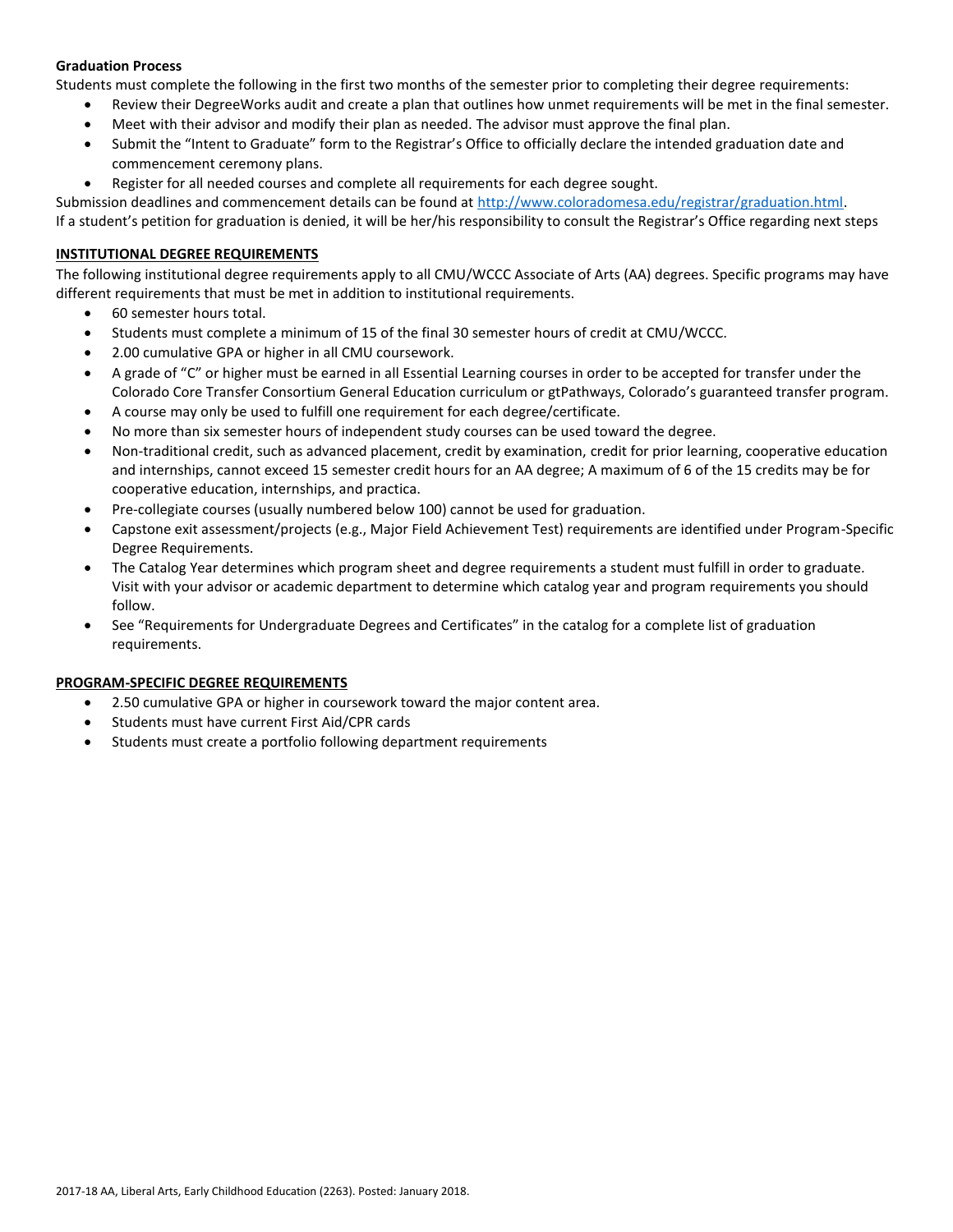#### **ESSENTIAL LEARNING REQUIREMENTS** (31 semester hours)

See the current catalog for a list of courses that fulfill the requirements below. If a course is an Essential Learning option and a requirement for your major, you must use it to fulfill the major requirement and make a different selection for the Essential Learning requirement.

**English** (6 semester hours, must receive a grade of "B" or better and must be completed by the time the student has 60 semester hours.)

- ENGL 111 English Composition (3)
- ENGL 112 English Composition (3)

**Mathematics** (3 semester hours, must receive a grade of "C" or better, must be completed by the time the student has 60 semester hours.)

 $\Box$  MATH 110 – College Mathematics (3) or higher

#### **Humanities** (3 semester hours)

 $\Box$  Select one Humanities course (3)

#### **Social and Behavioral Sciences** (6 semester hours)

- $\square$  Select one Social and Behavioral Sciences course (3)
- $\square$  Select one Social and Behavioral Sciences course (3)

#### **Natural Sciences** (7 semester hours, one course must include a lab)

- $\Box$  Select one Natural Sciences course (3)
- $\square$  Select one Natural Sciences course with a lab (4)

#### **History** (3 semester hours)

 $\Box$  Select one History course (3)

#### **Fine Arts** (3 semester hours)

 $\Box$  Select one Fine Arts course (3)

### **OTHER LOWER-DIVISION REQUIREMENTS**

#### **Wellness Requirement** (2 semester hours)

- $\Box$  KINE 100 Health and Wellness (1)
- $\Box$  Select one Activity course (1)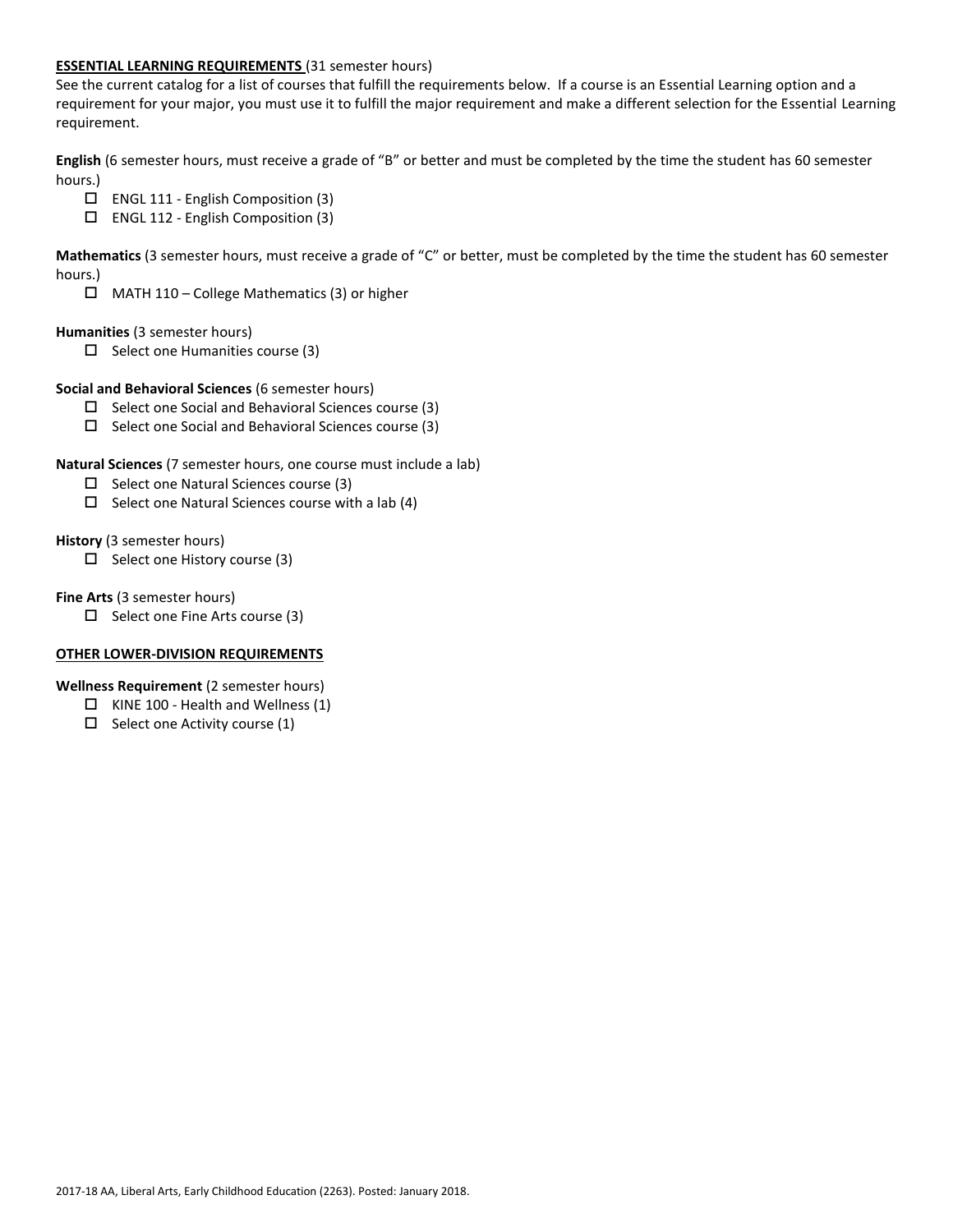#### **AA: LIBERAL ARTS, EARLY CHILDHOOD EDUCATION REQUIREMENTS** (27 semester hours)

**Core Courses** (19 semester hours)

- $\Box$  One of the following courses:
	- EDEC 238 Early Childhood Development 0-8 Years (3)
- PSYC 233 Human Growth & Development (3) \*
- $\square$  EDEC 101 Introduction to Early Childhood (3)
- $\Box$  EDEC 113 Infant and Toddler Theory and Practice (3)
- $\square$  EDEC 122 Ethics in Early Childhood Education (1)
- $\Box$  EDEC 240 Curriculum & Development: Early Childhood (3)
- $\square$  EDEC 250 Exceptionalities in Early Education (3)
- $\square$  EDEC 299 Student Teaching in Early Education (3)

\* For students who do not wish to pursue Director Qualification, PSYC 233 can be taken to fulfill the core requirement.

### **Restricted Electives** (8 semester hours)

Select eight semester hours from the following list:

EDEC 102 - Introduction to Early Childhood Professions Lab Experiences (3)

EDEC 103 - Guidance Strategies (3)

EDEC 114 – Introduction to Infant/Toddler Lab Techniques (3)

EDEC 196 - Topics (1-3)

EDEC 205 – Nutrition, Health, and Safety (3)

EDEC 230 - Curriculum and Development: Infant /Toddler (3)

EDEC 237 - Theories and Techniques of Social and Emotional Growth (3)

EDEC 241 - Early Childhood Administration: Human Relations (3)

EDEC 264 - Administration in Early Education (3)

EDEC 290 - Early Literacy for the Young Child (2)

EDEC 297 - Practicum (1-2)

ENGL 240 - Children's Literature (3)

- \_\_\_\_\_\_\_\_\_\_\_\_\_\_\_\_\_\_\_\_\_\_\_\_\_\_\_\_\_\_\_\_\_\_\_\_\_\_\_\_\_\_\_\_\_\_\_\_\_\_\_\_\_\_\_\_\_\_\_\_
- \_\_\_\_\_\_\_\_\_\_\_\_\_\_\_\_\_\_\_\_\_\_\_\_\_\_\_\_\_\_\_\_\_\_\_\_\_\_\_\_\_\_\_\_\_\_\_\_\_\_\_\_\_\_\_\_\_\_\_\_
- $\Box$  . The contract of the contract of the contract of the contract of the contract of the contract of the contract of the contract of the contract of the contract of the contract of the contract of the contract of the co